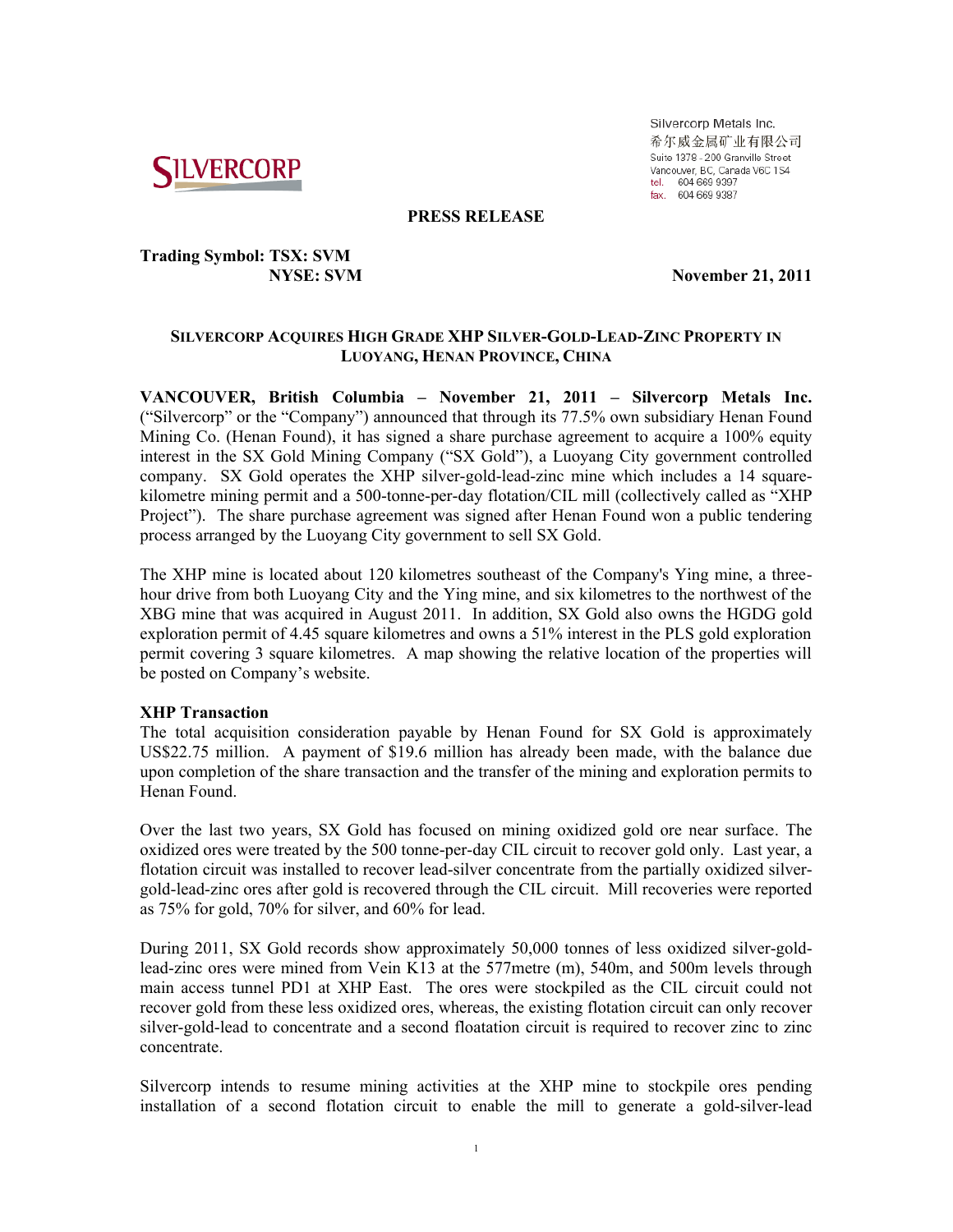concentrate and a zinc concentrate. The mill upgrade is expected to be completed and in operation by February 2012.

Silvercorp will also carry out an exploration program immediately, including tunneling and surface and underground diamond drilling, with a goal of defining a NI43-101 compliant mineral resources. The program is expected to be self-funded through cash-flow s from mine operations.

This acquisition of the XHP project, together with the acquisition in August 2011 of the XBG Mine, furthers Silvercorp's intent to consolidate (through Henan Found) the mines and prospective projects in the high grade silver, gold and base metal belt in the Southwest Luoyang City district. Silvercorp has established itself in the region as an effective explorer and developer, with a good brand name and has become the largest non-state-controlled company and one of the top tax payers in Luoyang City. This has been instrumental in gaining and building the full support of city, county and provincial governments.

Together, the XHP and XBG Mines establish the fourth base for Silvercorp to grow its production and mineral resources in China.

# **Historical Exploration and Mining Activities**

Geologically, the XHP project area is situated in the east extension of the Qinling Mountain belt near the margin of the Northern China craton in the same regional mineralization belt as the Ying mining camp. This is one of the largest silver-gold and base metal belts and largest silverproducing region in China. The XHP project area is underlain by Middle Proterozoic andesite flows interbedded with minor thinly bedded rhyolite, which has been intruded by Mesozoic granitic stocks. Mesothermal-style silver-gold-lead-zinc mineralization is hosted by northnortheast-, northeast-east- and northwest-trending ductile shear structures which occur along a southeast margin of large granitic plutons that extends over 40 kilometres long and feature extensive overlapping silver-lead-zinc-gold soil anomalies.

Exploration results are as reported in the records of SX Gold, which have been reviewed by a team of Henan Found's geologists who visited the property three times from October 2010 to July 2011. During the site visits, a total of 16 check samples were collected and assay results are listed at the bottom in Table 3. The check assays are consistent with deposit grades reported by SX Gold. The exploration results reported below are compiled from the records of SX Gold on historical exploration results and mining production, which Silvercorp believes to be reliable.

The XHP project area is divided into XHP West and XHP East, which is separated by a third party's gold mining permit (Dianfang Gold Mine, reported containing approximately 300,000 ounces of non-NI 43-101 compliant gold resources). There are 11 silver-gold-lead-zinc veins (veins K5, K6, K7, K8, K10, K13, K13-1, K16, K17, K18, and K21) at the XHP East while at the XHP West, there are 7 gold-silver-lead veins (veins K1, K2, K3, K9, K11, K12, K23) and one gold eruptive breccia pipe (K9). There mineralized veins and eruptive breccias pipe were identified by surface mapping, underground tunneling and surface diamond drilling.

Mineralization is hosted in a set of quartz-sericite-chlorite-carbonate veins cross-cutting Proterozoic age mafic volcanic flows. The system consists of quartz-carbonate veins with silvergold-lead-zinc mineralization trending NNE, NEE, N-S, and NW with a steeply (51-89°) dip and extend a few hundred meters to over 2,000m along strike and up to 450 m along the dipping direction with true width ranging from 0.1 to 6.5 m for the veins and 1.0 to 20 m for the eruptive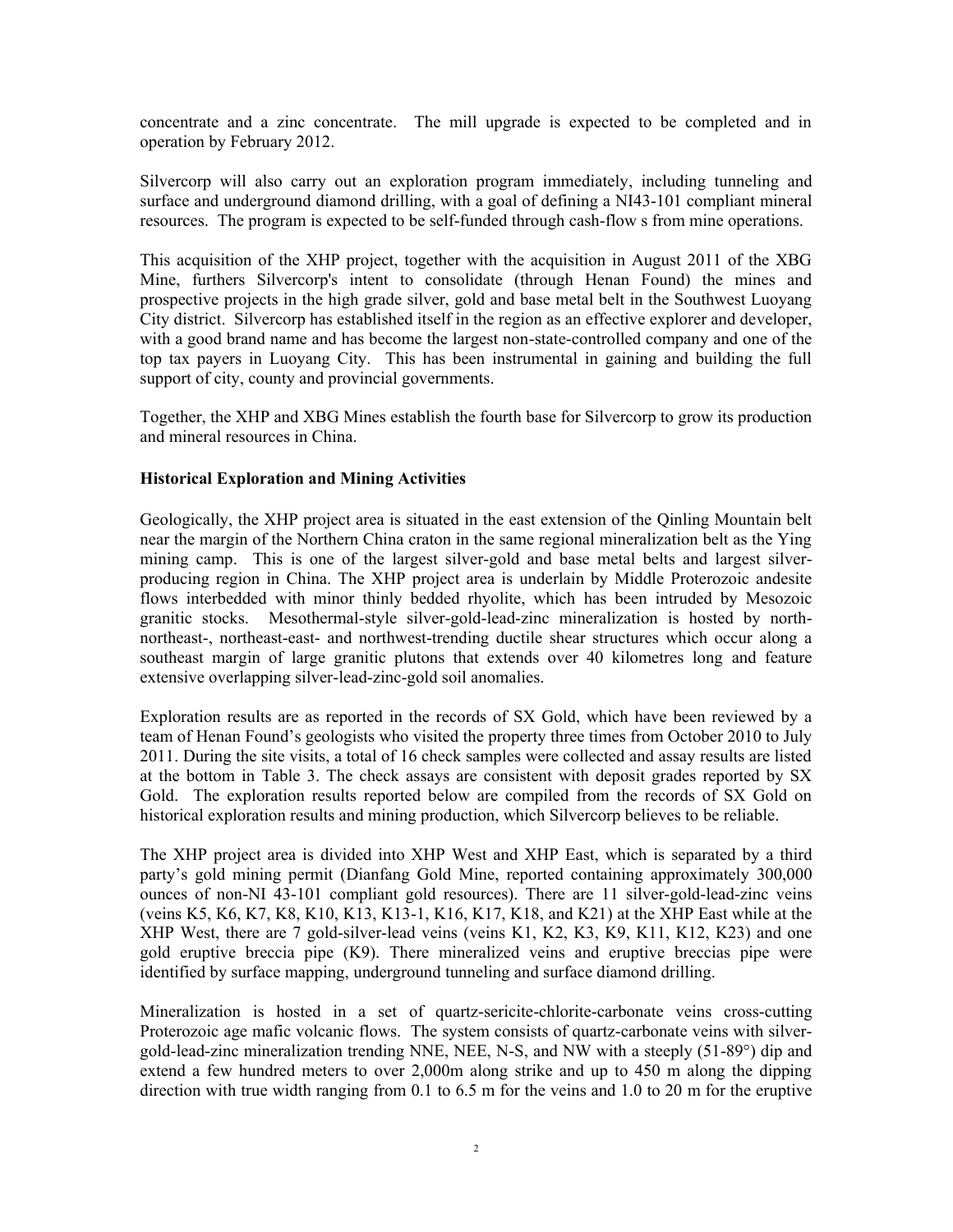breccia pipe. SX Gold exploration records show the veins contained 20 to 1,224 grams per tonne (g/t) silver (Ag), 0.10 to 11.17 g/t Au, 0.50 to 27.47% Pb, and 0.30 to 12.09% Zn.

The XHP property area has experienced artisanal mining for gold and silver dating back to the late 1990s. SX Gold's mining activities were mainly carried out on four main veins: K2, K3, K11, and K13. At the XHP West, there was a total of 130,000 tonnes of gold-silver-lead ore mined from the veins K2 and K11 at the 600m, 550m, and 518m elevations through adits PD600, PD550, and PD518. About 25,000 tonnes of gold-silver ore was mined out on the K3 vein.

Tunneling exploration was carried out on veins K2, K11, K3, K5, K9, K10, K13, K13-1, K16, K18, K21, K22 and K23 through 21 adits throughout property. However, most of the tunneling exploration was done on veins in which significant mineralization was intersected, being K2 and K11 (4,783 m), K13 (4,894 m), K18 (1,508m), K13-1 (720 m), K5 (947 m). Tunneling on veins K2 and K11 was mainly at 600m, 550m, 518m, 478m, and 438m elevations. For Vein K13, drifting along the vein was carried out at 610m, 577m, 540m, 500m, and 460m elevations. The most significant tunneling intersected continuous Au-Ag-Pb-Zn mineralization over 91 m, which contained 171 g/t Ag, 0.41 g/t Au, 4.23% Pb, and 3.10% Zn over 0.94 m true width.

The historical tunnel channel sampling results are summarized in Table 1.

| <b>Mineralized</b><br><b>Veins</b> | Length of<br>Vein (m) | Average<br><b>True Width</b><br>(m) | Distance to<br>North of PD600<br>(m)    | Elevation<br>(m)        | Ag<br>(g/t) | Au<br>(g/t) | Pb<br>(%)    | Zn<br>(%) |
|------------------------------------|-----------------------|-------------------------------------|-----------------------------------------|-------------------------|-------------|-------------|--------------|-----------|
| K <sub>2</sub>                     | 261.0                 | 0.97                                | 52-366                                  | 600.00                  | 42          | 3.81        | 2.54         |           |
| K <sub>2</sub>                     | 164.0                 | 0.93                                | 72-236                                  | 550.00                  | 50          | 3.09        | 2.59         |           |
| K <sub>2</sub>                     | 26.0                  | 1.61                                | $-60 - 86$                              | 566.00                  |             | 3.63        |              |           |
| K <sub>2</sub>                     | 138.0                 | 0.55                                | 55-193                                  | 518.00                  | 94          | 2.01        | 4.46         |           |
| K11                                | 32.0                  | 0.48                                | $22 - 13$                               | 600.00                  | 31          | 1.85        | 1.50         |           |
| K11                                | 12.0                  | 0.85                                | $-81 - 69$                              | 566.00                  | 65          | 1.86        | 1.58         |           |
| K11                                | 163.0                 | 0.46                                | 67--96                                  | 518.00                  | 55          | 1.75        | 4.36         |           |
| K11                                | 35.5                  | 0.68                                | $31 - 4.5$                              | 478.00                  | 53          | 0.84        | 5.39         |           |
| K11                                | 98.0                  | 0.42                                | $-28 - 126$                             | 478.00                  | 54          | 0.69        | 4.14         |           |
| K11                                | 44.0                  | 0.61                                | 143-187                                 | 438.00                  | 17          | 2.16        | 1.11         | 1.81      |
| <b>Mineralized</b><br><b>Veins</b> | Length of<br>Vein (m) | Average<br><b>True Width</b><br>(m) | <b>Distance to East</b><br>of PD535 (m) | <b>Elevation</b><br>(m) | Ag<br>(g/t) | Au<br>(q/t) | Pb<br>$(\%)$ | Zn<br>(%) |
| K <sub>5</sub>                     | 39.5                  | 0.49                                | $-42.5 - 73.5$                          | 535                     |             | 1.60        |              |           |
| K <sub>5</sub>                     | 54.0                  | 0.39                                | $-149-203$                              | 535                     |             | 3.25        |              |           |
| K <sub>5</sub>                     | 30.0                  | 0.38                                | $-313-343$                              | 535                     |             | 6.18        |              |           |
| <b>Mineralized</b><br><b>Veins</b> | Length of<br>Vein (m) | Average<br><b>True Width</b><br>(m) | <b>Distance to East</b><br>of PD535 (m) | <b>Elevation</b><br>(m) | Ag<br>(g/t) | Au<br>(q/t) | Pb<br>(%)    | Zn<br>(%) |
| K <sub>13</sub>                    | 19.0                  | 1.28                                | $-161 - 186$                            | 610.00                  | 32          | 0.22        | 7.63         | 0.37      |
| K <sub>13</sub>                    | 39.0                  | 1.09                                | $21-60$                                 | 580.00                  | 29          |             | 2.26         | 3.15      |
| K <sub>13</sub>                    | 42                    | 1.22                                | 101-143                                 | 580.00                  | 26          |             | 3.38         | 4.06      |
| K <sub>13</sub>                    | 870                   | 1.12                                | 208-295                                 | 580.00                  | 21          |             | 3.49         | 3.73      |
| K <sub>13</sub>                    | 73.0                  | 0.88                                | 27-109                                  | 544.00                  | 45          |             | 3.53         | 4.85      |
| K <sub>13</sub>                    | 80.5                  | 1.63                                | 158-238                                 | 544.00                  | 44          |             | 6.78         | 1.93      |
| K <sub>13</sub>                    | 56.0                  | 0.69                                | 265-321                                 | 544.00                  | 46          | 0.13        | 3.00         | 5.26      |

Table 1: Summary of Historical Tunnel Channel Sampling Assay Results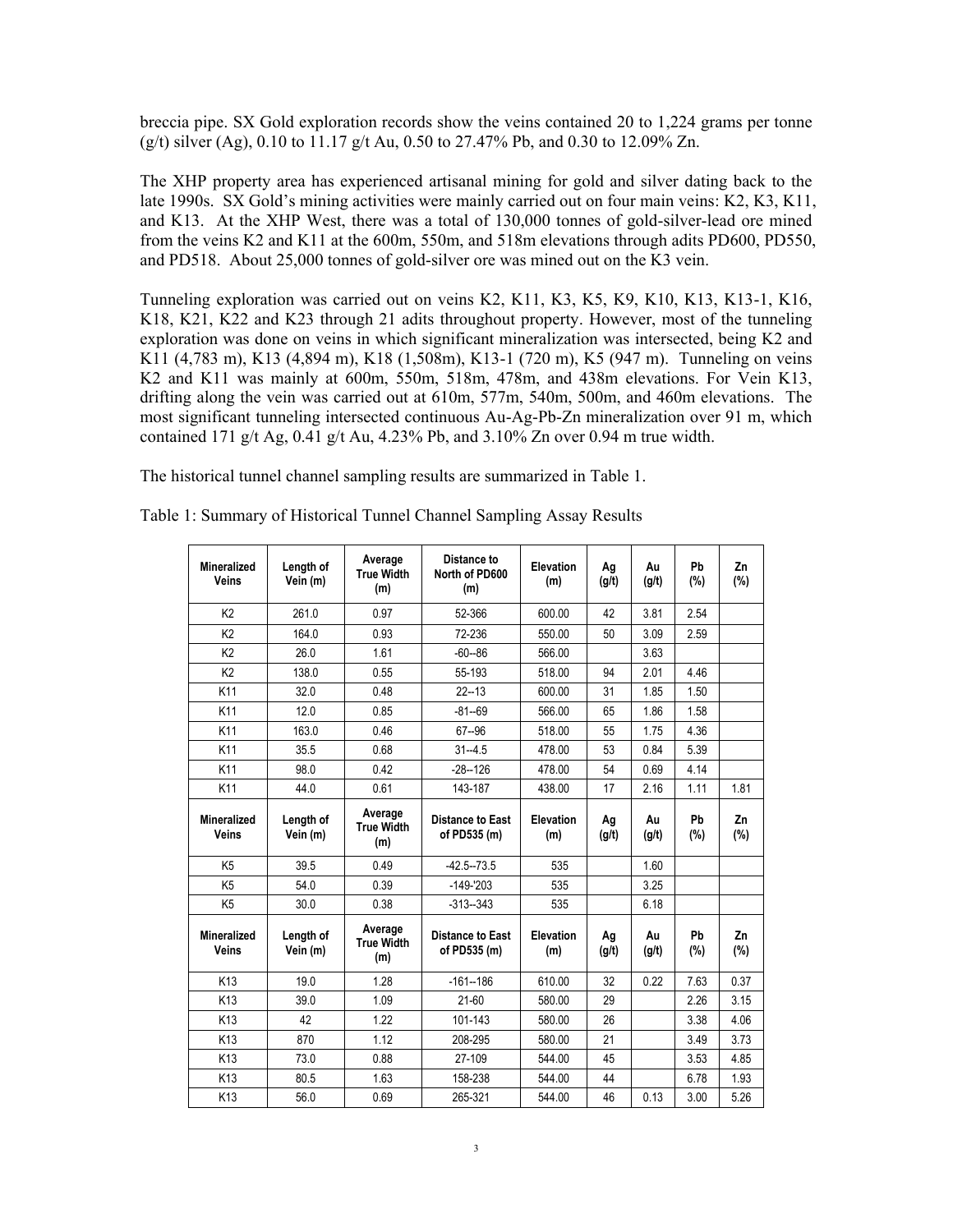| K <sub>13</sub>             | 20.0                  | 2.13                                | 351-371                                 | 544.00                  | 46          | 0.10        | 3.03         | 3.09      |
|-----------------------------|-----------------------|-------------------------------------|-----------------------------------------|-------------------------|-------------|-------------|--------------|-----------|
| K <sub>13</sub>             | 321.0                 | 1.24                                | 15-335                                  | 500.00                  | 59          |             | 3.94         | 5.33      |
| K <sub>13</sub>             | 204.0                 | 0.75                                | 17-221                                  | 460.00                  | 53          |             | 7.70         | 8.26      |
| Mineralized<br><b>Veins</b> | Length of<br>Vein (m) | Average<br><b>True Width</b><br>(m) | <b>Distance to East</b><br>of XJ555 (m) | <b>Elevation</b><br>(m) | Ag<br>(g/t) | Au<br>(g/t) | Pb<br>$(\%)$ | Zn<br>(%) |
| $K13-1$                     | 91.0                  | 0.94                                | 14.5-105.5                              | 520.00                  | 171         | 0.41        | 4.23         | 3.10      |
| Mineralized<br><b>Veins</b> | Length of<br>Vein (m) | Average<br><b>True Width</b><br>(m) | <b>Distance to East</b><br>of PD622 (m) | <b>Elevation</b><br>(m) | Ag<br>(g/t) | Au<br>(g/t) | Pb<br>$(\%)$ | Zn<br>(%) |
| K <sub>18</sub>             | 156.0                 | 0.62                                | $-19 - 175$                             | 622.00                  | 118         |             | 7.58         | 3.11      |

There have been 44 holes totaling 13,101 m drilled on the property by SX Gold. Thirty drill holes intersected significant mineralization with assays for 2 holes pending while 14 holes did not hit mineralization. The most significant hole was ZK13083 that was drilled on K13 Vein about 450 m below surface.

Hole ZK13083 intercepted over 12.10 m of mineralization zone (core length) grading 45 g/t Ag, 2.80 g/t Au, 2.54% Pb, and 4.31% Zn, including one 1.1 m interval containing 303 g/t Ag,  $2.32$ g/t Au, 7.38% Pb, and 34.63% Zn over 1.1 m and another 1.0 m interval grading 19 g/t Ag, 10.00 g/t Au, 1.67% Pb, and 2.19% Zn

The assay results reported by SX Gold on the 28 most significant drill holes are set out below in Table 2

| Drill hole | <b>From</b> | To     | Interval | Ag(g/t) |         | $Pb(\%)$ | $Zn(\%)$ | <b>Mineralized</b> |
|------------|-------------|--------|----------|---------|---------|----------|----------|--------------------|
|            | (m)         | (m)    | (m)      |         | Au(g/t) |          |          | <b>Veins</b>       |
| ZK13081    | 123.16      | 126.17 | 3.01     | 19      | 0.10    | 1.17     | 2.16     | Not Named          |
|            | 257.44      | 258.44 | 1.00     | 3       | 0.04    | 0.41     | 1.09     | K <sub>13</sub>    |
| ZK13082    | 323.50      | 325.50 | 2.00     | 83      | 0.18    | 7.80     | 9.02     | K <sub>13</sub>    |
|            | 330.10      | 331.20 | 1.10     | 250     | 0.11    | 22.43    | 9.43     | Not Named          |
| ZK13083    | 407.60      | 419.70 | 12.10    | 45      | 2.80    | 2.54     | 4.31     | K <sub>13</sub>    |
| including  | 411.40      | 412.50 | 1.10     | 303     | 2.32    | 7.38     | 34.63    |                    |
| and        | 415.60      | 416.60 | 1.00     | 19      | 10.00   | 1.67     | 2.19     |                    |
| ZK13001    | 210.90      | 216.10 | 5.20     | N/A     | N/A     | 4.85     | 4.17     | K13                |
| including  | 211.70      | 212.60 | 0.90     | N/A     | N/A     | 15.30    | 7.20     |                    |
| ZK13002    | 317.54      | 323.36 | 5.82     | 66      | 0.16    | 2.89     | 4.07     | K13                |
| including  | 318.36      | 319.41 | 1.05     | 207     | 0.36    | 0.05     | 10.90    |                    |
| ZK13003    | 347.70      | 351.70 | 4.00     | 29      |         | 3.25     | 3.02     | K13                |
| including  | 348.70      | 349.70 | 1.00     | 77      |         | 9.71     | 8.23     |                    |
| ZK13004    | 424.90      | 427.20 | 2.30     | 40      | 0.53    | 3.57     | 4.15     | K <sub>13</sub>    |
| ZK13071    | 145.10      | 151.10 | 6.00     | N/A     | N/A     | 1.76     | 7.71     | K13                |
| including  | 147.10      | 149.10 | 2.00     | N/A     | N/A     | 3.76     | 17.93    |                    |
| ZK13072    | 253.70      | 256.52 | 2.82     | 44      | 0.27    | 6.08     | 4.59     | K13                |
| including  | 253.70      | 254.70 | 1.00     | 76      | 0.27    | 12.30    | 5.74     |                    |

Table 2: Selected 28 Historical Drill Hole Results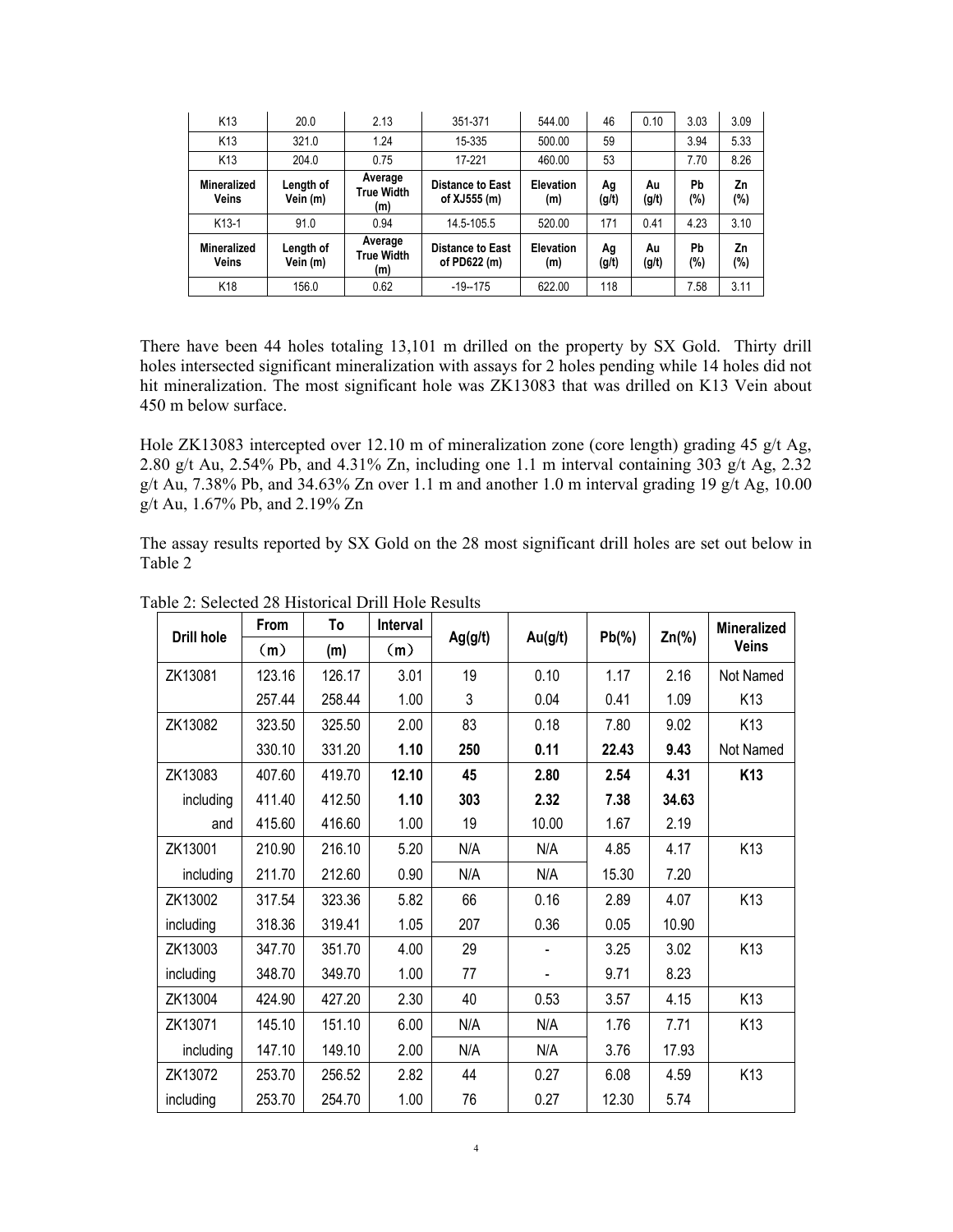| ZK13073 | 283.30 | 286.90 | 3.60 | 31                           |       | 2.87           | 3.74                         | K13            |
|---------|--------|--------|------|------------------------------|-------|----------------|------------------------------|----------------|
| ZK13074 | 387.99 | 391.92 | 3.93 | 20                           |       | 1.48           | 1.06                         | K13            |
| ZK13151 | 201.76 | 203.78 | 2.02 | 26                           |       | 1.87           | 5.53                         | K13            |
| ZK13152 | 226.94 | 227.75 | 0.81 | 12                           | 0.05  | 3.15           | 3.27                         | K13            |
| ZK13153 | 273.27 | 275.27 | 2.00 | 5                            | 0.01  | 0.55           | 1.23                         | K13            |
| ZK13231 | 254.40 | 255.40 | 1.00 | 3                            |       | 0.08           | 1.28                         | K13            |
| ZK2162  | 221.72 | 222.72 | 1.00 | $\overline{\phantom{0}}$     | 1.10  | ÷              | ÷                            | K <sub>2</sub> |
| ZK2081  | 129.64 | 130.85 | 1.21 |                              | 1.04  |                |                              | K <sub>2</sub> |
| ZK2082  | 204.30 | 205.50 | 1.20 | 10                           | 1.58  | 0.67           | $\qquad \qquad \blacksquare$ | K <sub>2</sub> |
| ZK2083  | 277.41 | 278.03 | 0.62 | $\blacksquare$               | 0.22  | 0.16           | $\frac{1}{2}$                | K <sub>2</sub> |
| ZK2001  | 153.71 | 154.48 | 0.77 | $\qquad \qquad \blacksquare$ | 1.01  | $\blacksquare$ | $\overline{\phantom{0}}$     | K <sub>2</sub> |
| ZK2002  | 61.39  | 62.49  | 1.10 |                              | 1.39  |                | $\overline{\phantom{0}}$     | Not Named      |
|         | 222.31 | 223.51 | 1.20 |                              | 0.60  | -              | -                            | K <sub>2</sub> |
| ZK2071  | 110.79 | 111.79 | 1.00 |                              | 24.20 |                |                              | Not Named      |
| ZK2072  | 122.84 | 123.84 | 1.00 | 83                           | 0.57  | 1.96           | $\qquad \qquad \blacksquare$ | K11            |
| ZK2073  | 168.54 | 169.56 | 1.02 | 73                           | 1.70  | 0.30           | $\overline{\phantom{0}}$     | Not Named      |
|         | 228.04 | 229.04 | 1.00 | 152                          | 0.50  | 5.64           | -                            | Not Named      |
|         | 263.20 | 264.20 | 1.00 | 331                          | 3.52  | 3.73           | ۰                            | K11            |
| ZK2074  | 145.59 | 147.09 | 1.50 | 204                          | 0.41  | 4.83           | $\frac{1}{2}$                | Not Named      |
|         | 150.90 | 152.51 | 1.61 | 44                           | 0.04  | 2.33           | L,                           | Not Named      |
| ZK2111  | 116.31 | 116.91 | 0.60 | 24                           | 0.98  | 5.54           | $\blacksquare$               | K11            |
| ZK2191  | 122.89 | 125.90 | 3.01 | 16                           | 0.83  | 0.80           | $\overline{\phantom{0}}$     | Not Named      |
|         | 209.33 | 210.33 | 1.00 | $\pmb{0}$                    | 0.07  | 10.04          | -                            | Not Named      |
|         | 245.53 | 246.53 | 1.00 | 10                           | 1.23  | 0.21           | $\overline{\phantom{0}}$     | Not Named      |
| ZK9071  | 212.30 | 213.30 | 1.00 | $\qquad \qquad \blacksquare$ | 0.67  | -              | -                            | Not Named      |
| ZK9001  | 50.13  | 51.88  | 1.75 | $\blacksquare$               | 4.93  |                | $\blacksquare$               | Not Named      |
|         | 227.40 | 228.40 | 1.00 |                              | 1.40  |                | $\overline{\phantom{0}}$     | Not Named      |
|         | 230.40 | 231.40 | 1.00 |                              | 2.38  |                | ÷,                           | Not Named      |
| ZK9002  | 116.15 | 117.30 | 1.15 |                              | 3.81  |                | $\overline{\phantom{0}}$     | Not Named      |
|         | 309.90 | 313.20 | 3.30 |                              | 1.29  | $\overline{a}$ | $\blacksquare$               | Not Named      |

Silvercorp's geologists visited the property three times from October 2010 to July 2011. During the site visits, a total of 16 check samples were collected and assay results are listed below in Table 3. The check assays are consistent with deposit grades reported by SX Gold.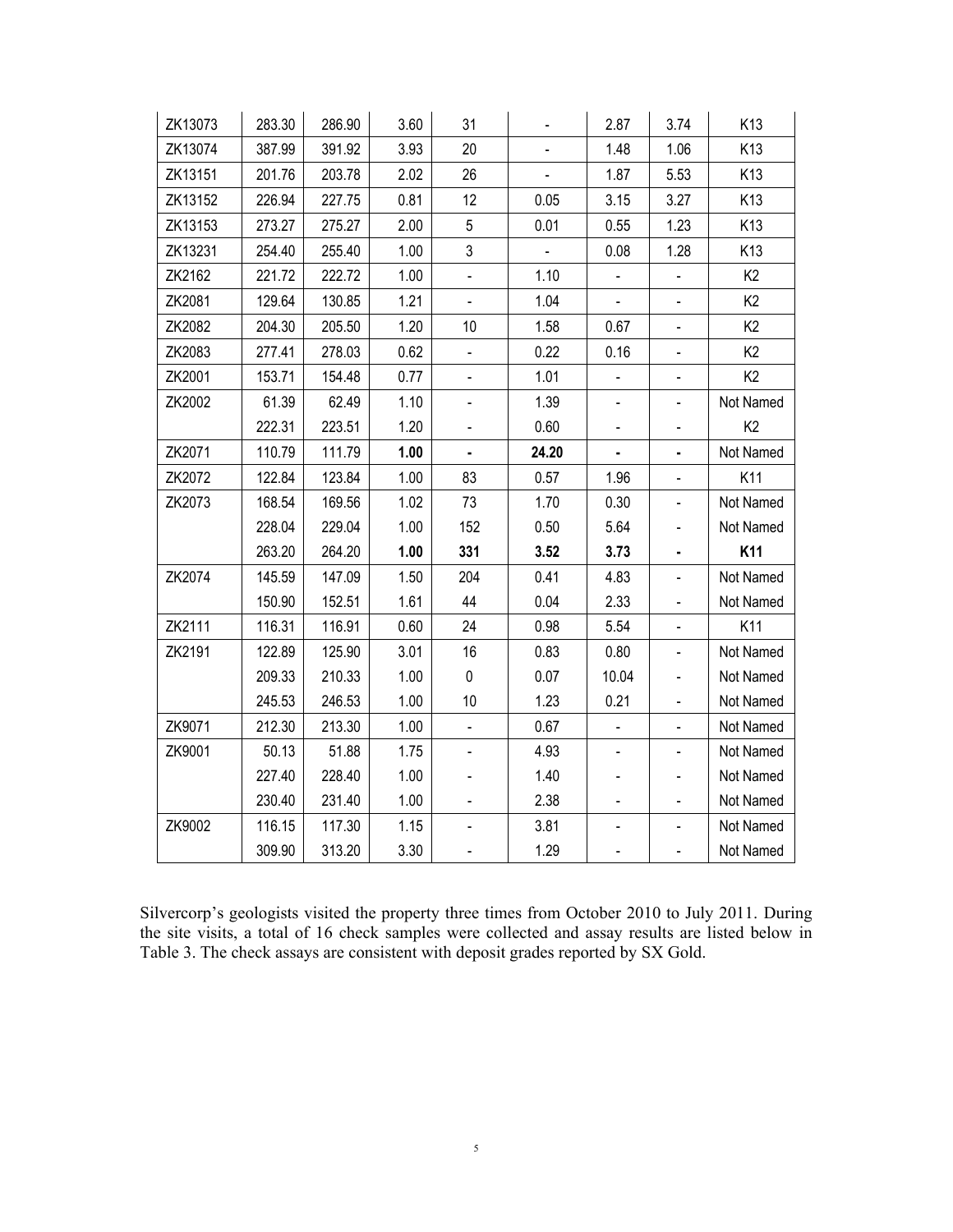| Vein#           | <b>Sample Location</b>                | <b>True</b><br><b>Thickness</b><br>(m) | Ag $(g/t)$ | Au $(g/t)$ | Pb(%) | Zn (%) |
|-----------------|---------------------------------------|----------------------------------------|------------|------------|-------|--------|
| K <sub>13</sub> | PD1, 500mL, Line 3                    | 4.5                                    | 48         |            | 5.94  | 3.99   |
| K <sub>13</sub> | PD1, 500mL, Line 1                    | 2.0                                    | 109        |            | 17.2  | 4.96   |
| K <sub>13</sub> | PD1, 500mL, Line 4                    | 1.0                                    | 100        |            | 6.03  | 8.16   |
| K <sub>13</sub> | PD1, 500mL, Line 5                    | Bulk sample                            | 27         |            | 4.24  | 6.5    |
| K13             | PD1, 500mL, Line 4                    | Bulk sample                            | 52         |            | 4.29  | 9.24   |
| K <sub>13</sub> | PD1, 500mL, near Line<br>11 raise     | 0.7                                    | 27         |            | 5.87  | 4.44   |
| K <sub>13</sub> | PD577-460-EYM (near<br>drawpoint 4-2) | 1.4                                    | 22         |            | 1.97  | 4.31   |
| K <sub>13</sub> | PD577-460-EYM (10<br>Drawpoint)       | 0.6                                    | 58         |            | 14.47 | 12.02  |
| K <sub>13</sub> | PD577-500-EYM                         | Bulk sample                            | 43         |            | 10.15 | 5.64   |
| K <sub>13</sub> | PD577-500-EYM                         | <b>Bulk sample</b>                     | 52         |            | 7.44  | 5.71   |
| K <sub>18</sub> | PD622 Stope                           | Bulk sample                            | 33         |            | 2.46  | 6.68   |
| K14             | PD549 Stope                           | Bulk sample                            | 46         |            | 2.91  | 3.15   |
| K11             | PD518 near main<br>crosscut           | 1.5                                    | 59         | 0.20       | 7.31  | 0.97   |
| K11             | 518-11-2 Stope                        | Bulk sample                            | 45         | 1.05       | 4.24  | 2.30   |
| K11             | 518-11-7 Stope                        | Bulk sample                            | 26         | 0.13       | 4.19  | 1.69   |
| K14             | XJ555 Development Ore<br>Stockpile    | Low Lead<br>bulk                       | 123        | 0.31       | 2.78  | 1.71   |
| K14             | XJ555 Development Ore<br>Stockpile    | High Lead<br>bulk                      | 763        | 0.94       | 16.00 | 10.36  |

Table 3: Silvercorp's Check Assay Results

### **Quality Control**

Employees of Henan Found, collected the tunnel and surface channel samples. The samples were sealed and were directly shipped to Analytical Lab of Henan Non-Ferrous Metals Geological and Exploitation Institute (ALHN) in Zhengzhou, located 220 km by road northeast of the XBG Mine.

Sample preparation and analysis of the samples is done by ALHN. The lab is accredited and certified by the Chinese government and are well known and respected for its analytical work in China. The sample preparation procedures consist of drying, crushing, splitting and weighing of a 200-gram sample, followed by pulverizing to 200-mesh size. The 200-mesh sample split is split again with a 100-gram split used for final assay.

ALHN utilizes a two-acid digestion and Atomic Absorption Spectrometry (AAS finish) as an assay method on a 0.5 gram sample split for analyzing silver, lead and zinc. Standard fire assay by AA finish for gold. The lab utilizes a QA/QC system of duplicates, replicates and Standards.

Myles Gao, P.Geo, is the Qualified Person on the project under NI 43-101, has reviewed and given consent to the technical information in this press release.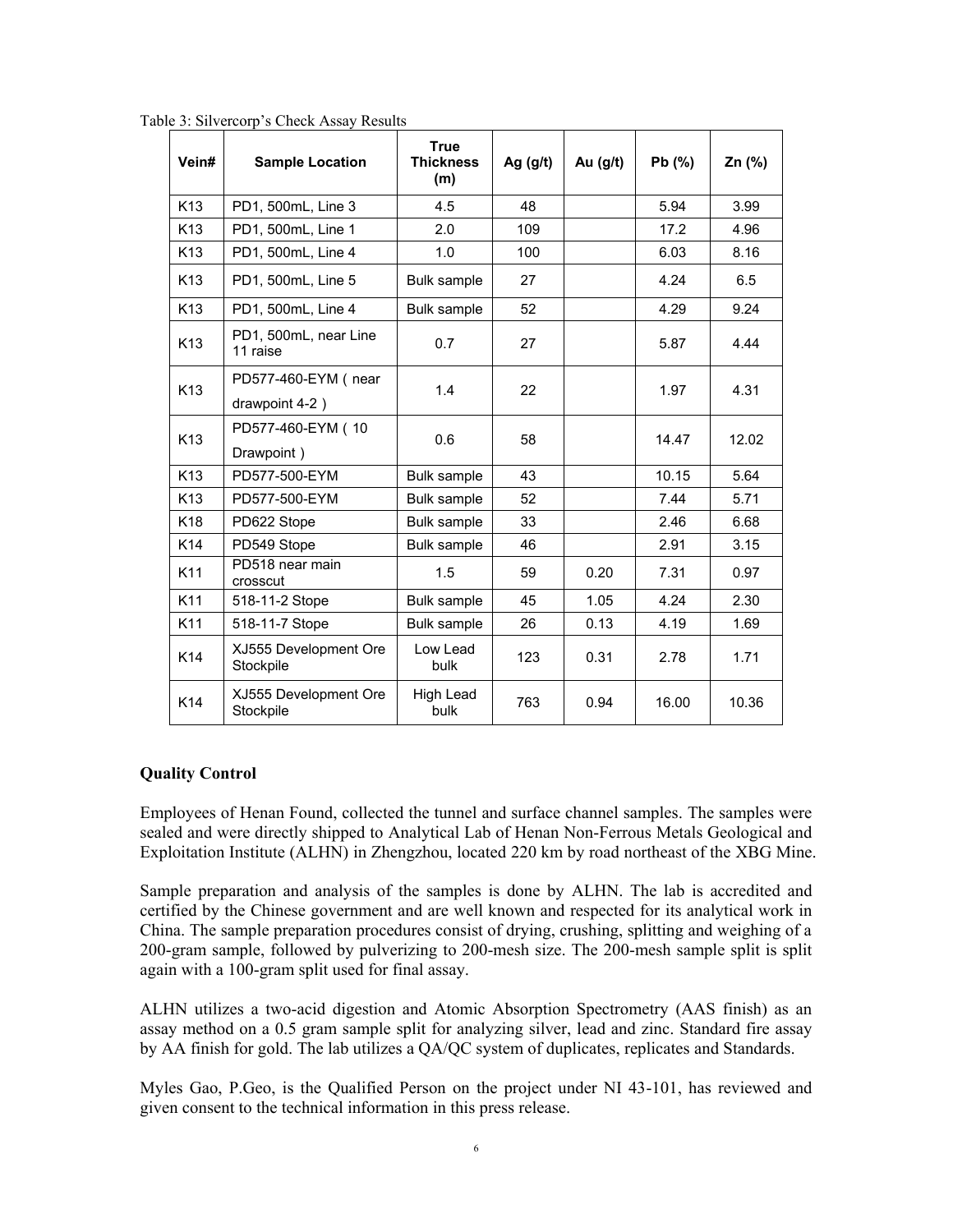#### **About Silvercorp Metals Inc.**

Silvercorp Metals Inc. is engaged in the acquisition, exploration, development and mining of high-grade silver-related mineral properties in China and Canada. Silvercorp is the largest primary silver producer in China through the operation of the four silver-lead-zinc mines at the Ying Mining District in the Henan Province of China. Silvercorp recently acquired the XBG and XHP silver-gold-lead-zinc mines nearby the Ying Mining District in Henan Province, further consolidating the region. Silvercorp has commenced production at its second production foothold in China, the BYP gold-lead-zinc project in Hunan Province, and is currently building the GC silver-lead-zinc project in Guangdong Province. In Canada, Silvercorp is preparing to apply for a Small Mine Permit for the Silvertip high grade silver-lead-zinc mine project in northern British Columbia to provide a further platform for growth and geographic diversification. The Company's shares are traded on the New York Stock Exchange (symbol: SVM) and Toronto Stock Exchange (symbol: SVM) and are included as a component of the S&P/TSX Composite and the S&P/TSX Global Mining Indexes.

**For further information:** SILVERCORP METALS INC., Rui Feng, Chairman & CEO and Lorne Waldman, Corporate Secretary, Phone: (604) 669-9397, Fax: (604) 669-9387, Toll Free 1(888) 224-1881, Email: info@silvercorp.ca, Website: [www.silvercorp.ca.](http://www.silvercorp.ca/)

#### **CAUTIONARY DISCLAIMER -- FORWARD LOOKING STATEMENTS**

Certain of the statements and information in this press release constitute "forward-looking statements" within the meaning of the United States Private Securities Litigation Reform Act of 1995 and "forward-looking information" within the meaning of applicable Canadian provincial securities laws. Any statements or information that express or involve discussions with respect to predictions, expectations, beliefs, plans, projections, objectives, assumptions or future events or performance (often, but not always, using words or phrases such as "expects", "is expected", "anticipates", "believes", "plans", "projects", "estimates", "assumes", "intends", "strategies", "targets", "goals", "forecasts", "objectives", "budgets", "schedules", "potential" or variations thereof or stating that certain actions, events or results "may", "could", "would", "might" or "will" be taken, occur or be achieved, or the negative of any of these terms and similar expressions) are not statements of historical fact and may be forward-looking statements or information. Forward-looking statements or information relate to, among other things: the price of silver and other metals; the accuracy of mineral resource and mineral reserve estimates at the Company's material properties; the sufficiency of the Company's capital to finance the Company's operations; estimates of the Company's revenues and capital expenditures; estimated production from the Company's mines in the Ying Mining Camp; timing of receipt of permits and regulatory approvals; availability of funds from production to finance the Company's operations; and access to and availability of funding for future construction, use of proceeds from any financing and development of the Company's properties.

Forward-looking statements or information are subject to a variety of known and unknown risks, uncertainties and other factors that could cause actual events or results to differ from those reflected in the forward-looking statements or information, including, without limitation, risks relating to: fluctuating commodity prices; calculation of resources, reserves and mineralization and precious and base metal recovery; interpretations and assumptions of mineral resource and mineral reserve estimates; exploration and development programs; feasibility and engineering reports; permits and licences; title to properties; First Nations title claims and rights; property interests; joint venture partners; acquisition of commercially mineable mineral rights; financing; recent market events and conditions; economic factors affecting the Company; timing, estimated amount, capital and operating expenditures and economic returns of future production; integration of future acquisitions into the Company's existing operations; competition; operations and political conditions; regulatory environment in China and Canada; environmental risks; foreign exchange rate fluctuations; insurance; risks and hazards of mining operations; key personnel; conflicts of interest; dependence on management; internal control over financial reporting as per the requirements of the Sarbanes-Oxley Act; and bringing actions and enforcing judgments under U.S. securities laws.

This list is not exhaustive of the factors that may affect any of the Company's forward-looking statements or information. Forward-looking statements or information are statements about the future and are inherently uncertain, and actual achievements of the Company or other future events or conditions may differ materially from those reflected in the forwardlooking statements or information due to a variety of risks, uncertainties and other factors, including, without limitation, those referred to in the Company's Annual Information Form for the year ended March 31, 2011 under the heading "Risk Factors". Although the Company has attempted to identify important factors that could cause actual results to differ materially, there